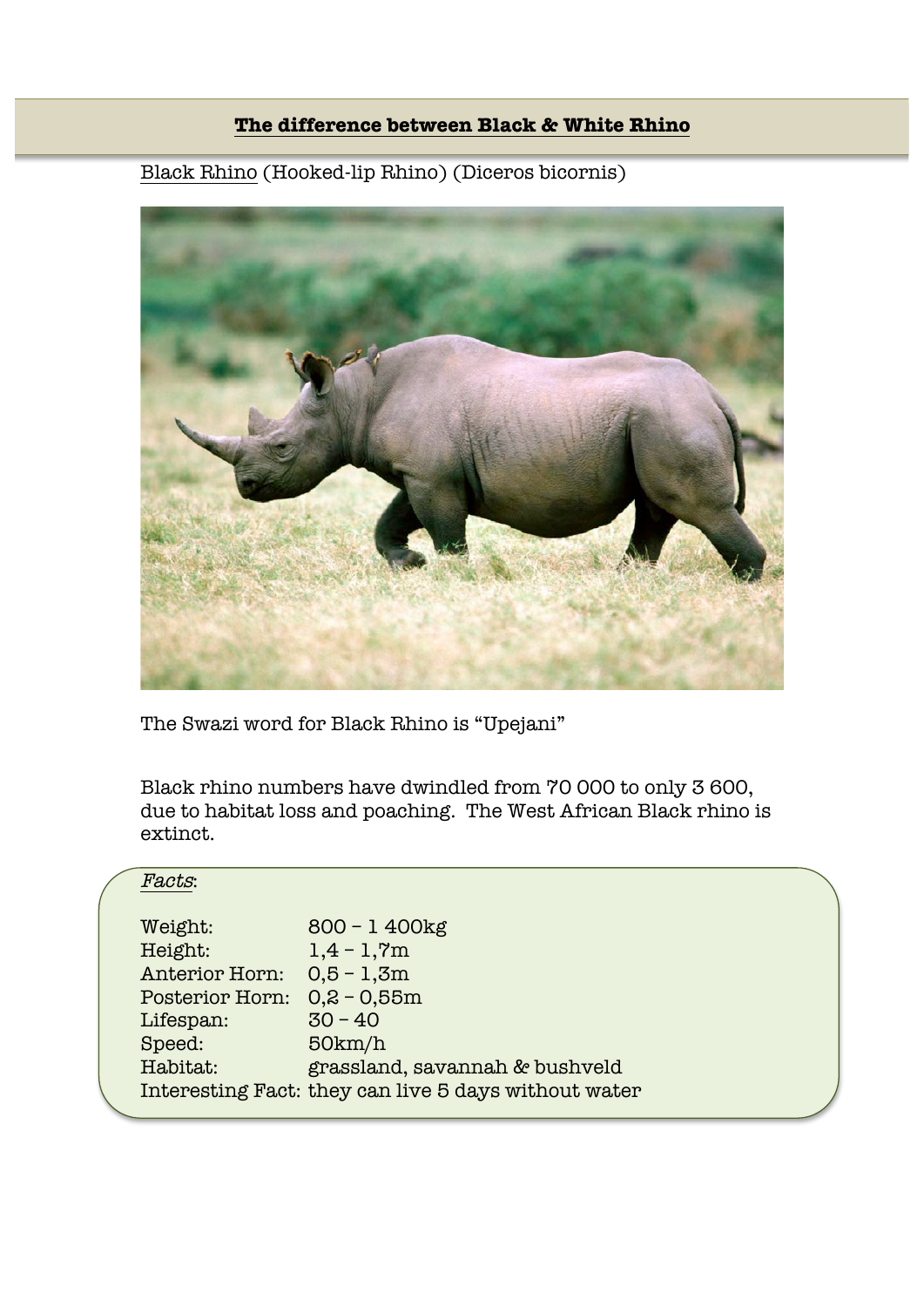- They are smaller than the white rhino.
- They have a small hooked shaped mouth for feeding.
- Black rhino are often found in thick vegetation.
- Females will often run in front of her calf to clear a pathway.
- They are short-tempered and extremely aggressive.
- They are very solitary and seldom join up with other individuals.

White Rhino (Broad-mouthed Rhino) (Ceratotherium simum)



The Sotho word for white rhino is "Mogohu", and the Zulu word is "Umkombe".

There are about 14 500 white rhino left.